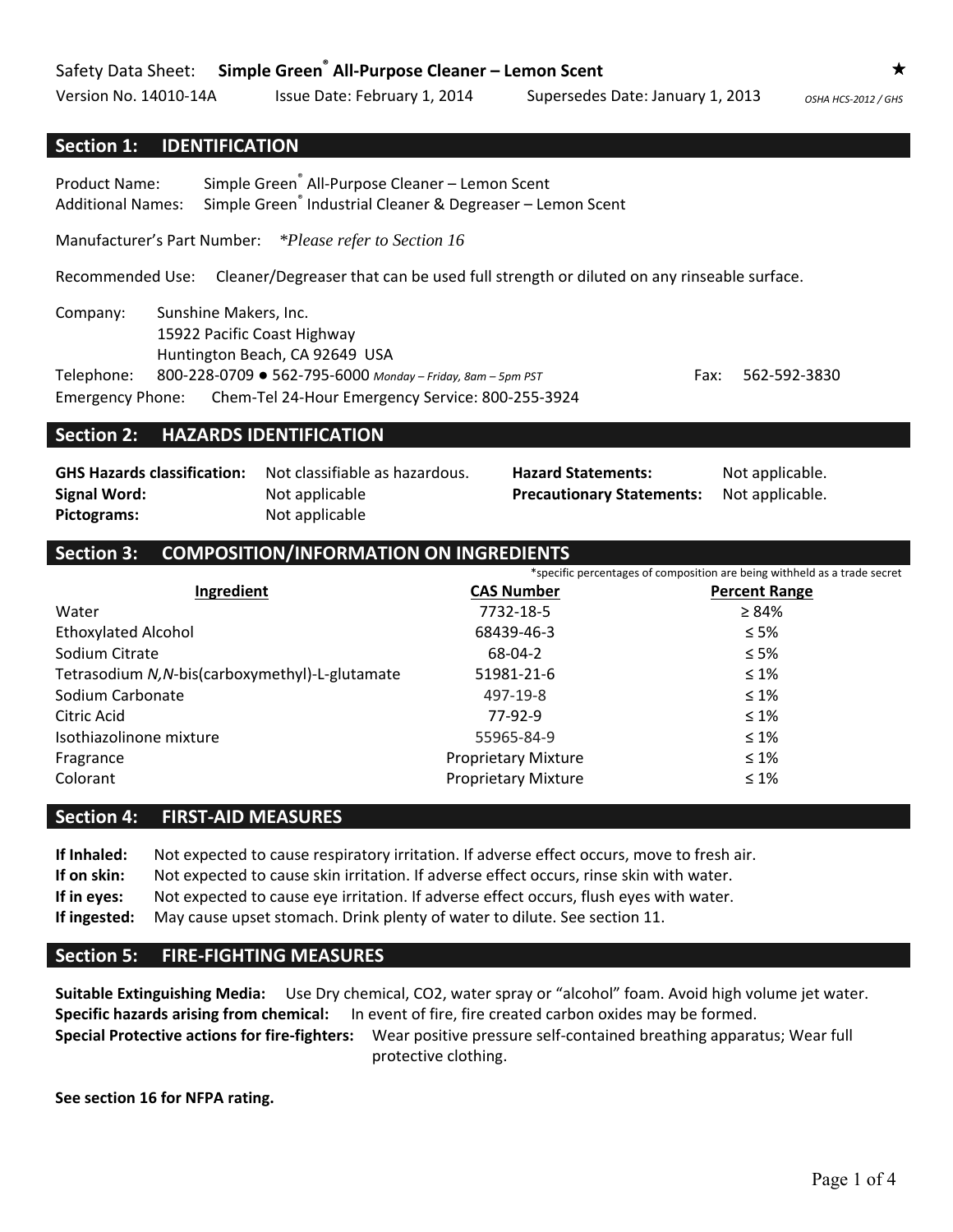**Personal Precautions:** *For non‐emergency and emergency personnel:* See section 8 – personal protection. Protective gloves and safety goggles not necessary, but suggested.

**Environmental Precautions:** Do not allow into open waterways and ground water systems.

**Methods and materials for containment and clean up:** Dike or soak up with inert absorbent material. See section 13 for disposal considerations.

### **Section 7: HANDLING AND STORAGE**

**Precautions for safe handling:** Ensure adequate ventilation. Keep out of reach of children. Keep away from heat, sparks, open flame and direct sunlight. Do not pierce any part of the container. Do not mix or contaminate with any other chemical. Do not eat, drink or smoke while using this product.

**Storage:** Keep container tightly closed. Keep in cool dry area. Avoid prolonged exposure to sunlight. Do not store at temperatures above  $109^{\circ}$ F (42.7 $^{\circ}$ C). If separation occurs, mix the product for reconstitution.

#### **Section 8: EXPOSURE CONTROLS / PERSONAL PROTECTION**

**Exposure Limit Values:** No components listed with TWA or STEL values under OSHA or ACGIH. **Appropriate Engineering Controls:** Not applicable.

#### **Individual Protection Measures / Personal Protective Equipment (PPE)**

Eye Contact: Use protective glasses or safety googles if splashing or spray-back is likely. Respiratory: Use in well ventilated areas or local exhaust ventilations when cleaning small spaces. Skin Contact: Use protective gloves (any material) when used for prolong periods or dermally sensitive. General Hygiene Considerations: Wash thoroughly after handling and before eating or drinking.

### **Section 9: PHYSICAL AND CHEMICAL PROPERTIES**

| Appearance:                                                                | <b>Yellow Liquid</b>                |                                             |                                 | Odor:          | <b>Odor Threshold:</b>            | Added Lemon-Citrus odor<br>Not determined    |                  |
|----------------------------------------------------------------------------|-------------------------------------|---------------------------------------------|---------------------------------|----------------|-----------------------------------|----------------------------------------------|------------------|
|                                                                            | <b>Boiling Point ASTM D-1120:</b>   | $101^{\circ}$ C (213.8 $^{\circ}$ F)        |                                 |                |                                   | <b>Flash Point ASTM D-93:</b>                | $>212^{\circ}$ F |
|                                                                            | Freezing Point ASTM D-1177:         | $0 - 3.33^{\circ}$ C (32 - 38 $^{\circ}$ F) |                                 |                | Flammability:                     |                                              | Non-flammable    |
|                                                                            | <b>Specific Gravity ASTM D-891:</b> | $1.01 - 1.03$                               |                                 |                |                                   | <b>Autoignition Temperature:</b>             | Not applicable   |
| <b>Evaporation Rate ASTM D-1901:</b><br>$\frac{1}{2}$ Butyl Acetate @ 25°C |                                     |                                             |                                 |                | <b>Decomposition Temperature:</b> | Not determined                               |                  |
| Vapor Pressure ASTM D-323:                                                 |                                     |                                             | 0.60 PSI @77°F, 2.05 PSI @100°F |                |                                   | <b>Density ASTM D-4017:</b>                  |                  |
| <b>Vapor Density:</b>                                                      |                                     | Not determined                              |                                 |                | <b>Water Solubility:</b>          |                                              | 100%             |
| $pH$ ASTM D-1293:                                                          |                                     | $9.0 \pm 0.5$                               |                                 |                |                                   | <b>Partial Coefficient:</b>                  | Not available    |
| VOCs:                                                                      | SCAQMD 304-91 / EPA 24:             |                                             | 0 g/L                           | $0$ lb/gal     | $0\%$                             |                                              |                  |
|                                                                            | CARB Method 310**:                  |                                             | $2.5$ g/L                       | $0.021$ lb/gal | 0.25%                             | **Water & fragrance exemption in calculation |                  |
|                                                                            | SCAQMD Method 313:                  |                                             | Not tested                      |                |                                   |                                              |                  |
| <b>VOC composite Partial Pressure:</b><br>Not determined                   |                                     |                                             |                                 |                |                                   |                                              |                  |
| <b>Nutrient Content:</b>                                                   |                                     |                                             | Phosphorous: 0.0%               |                |                                   |                                              |                  |

### **Section 10: STABILITY AND REACTIVITY**

Reactivity: Non-reactive.

**Chemical stability:** Stable under normal conditions 70°F (21°C) and 14.7 psig (760 mmHg).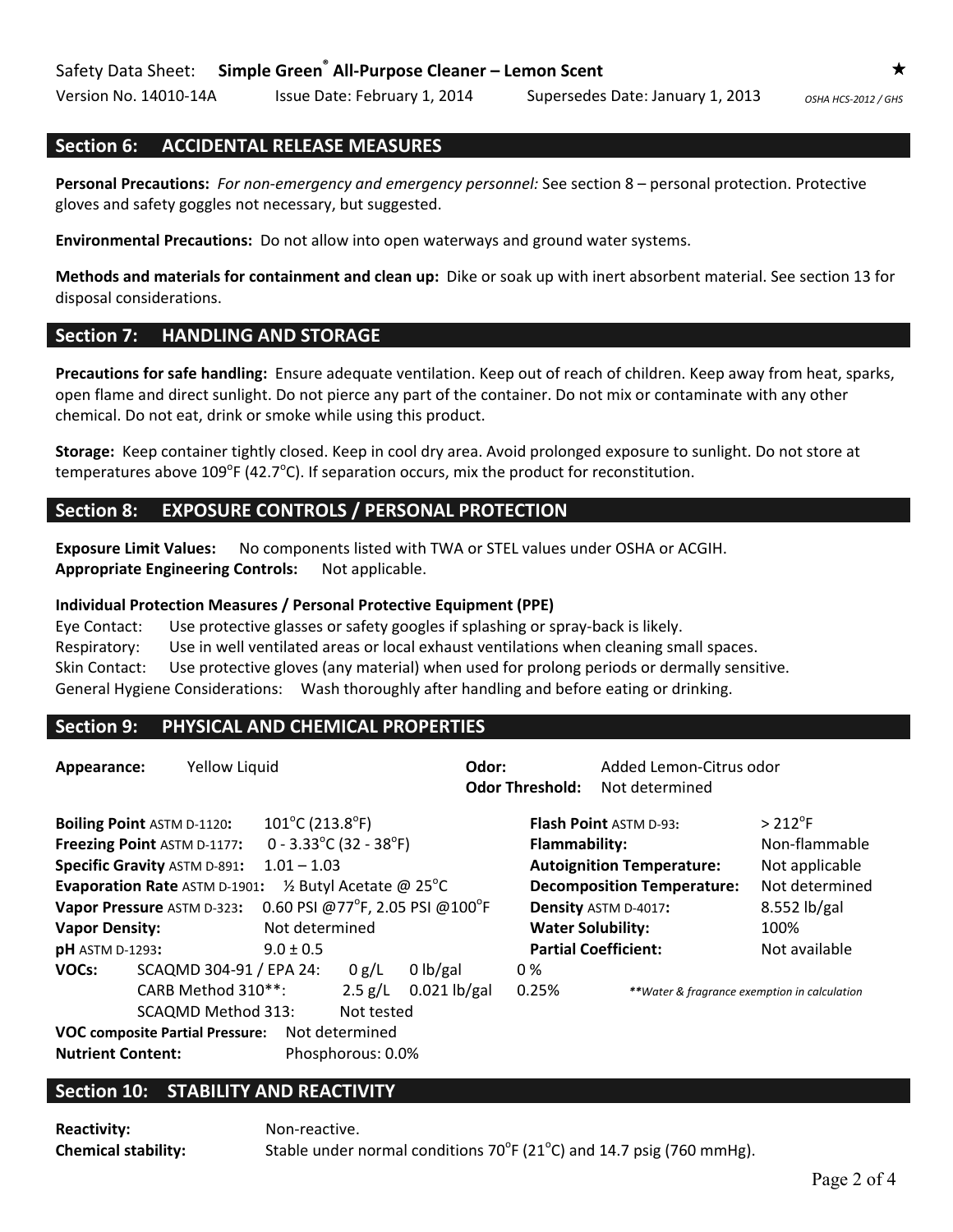# **Section 10: STABILITY AND REACTIVITY ‐ continued**

**Possibility of hazardous reactions:** None known. **Conditions to Avoid:** Excessive heat or cold. **Incompatible Materials:** Do not mix with oxidizers, acids, bathroom cleaners, or disinfecting agents. **Hazardous Decomposition Products:** Normal products of combustion ‐ CO, CO2.

## **Section 11: TOXICOLOGICAL INFORMATION**

| <b>Acute Toxicity:</b>            | Oral $LD_{50}$ (rat)<br>Dermal LD <sub>50</sub> (rabbit) | > 5 g/kg body weight<br>> 5 g/kg body weight<br>Calculated via OSHA HCS 2012 / Globally Harmonized System of Classification and Labelling of Chemicals |  |  |  |  |
|-----------------------------------|----------------------------------------------------------|--------------------------------------------------------------------------------------------------------------------------------------------------------|--|--|--|--|
| <b>Skin corrosion/irritation:</b> |                                                          | Non-irritant per Dermal Irritection <sup>®</sup> assay modeling. No animal testing performed.                                                          |  |  |  |  |
| Eye damage/irritation:            |                                                          | Minimal irritant per Ocular Irritection <sup>®</sup> assay modeling. No animal testing performed.                                                      |  |  |  |  |
| <b>Germ Cell Mutagenicity:</b>    | No ingredients trigger or classify under this category.  |                                                                                                                                                        |  |  |  |  |
| Carcinogenicity:                  |                                                          | No ingredients trigger or classify under this category.                                                                                                |  |  |  |  |
| <b>Reproductive toxicity:</b>     |                                                          | No ingredients trigger or classify under this category.                                                                                                |  |  |  |  |
| <b>STOT-Single Exposure:</b>      | No ingredients trigger or classify under this category.  |                                                                                                                                                        |  |  |  |  |
| <b>STOT-repeated exposure:</b>    |                                                          | No ingredients trigger or classify under this category.                                                                                                |  |  |  |  |
| <b>Aspiration hazard:</b>         |                                                          | No ingredients trigger or classify under this category.                                                                                                |  |  |  |  |
| Likely routes of exposure:        | Inhalation -<br>Skin contact -<br>Eye contact -          | Overexposure may cause headache.<br>Not expected to cause irritation.<br>May cause minimal eye irritation.                                             |  |  |  |  |
|                                   | Ingestion -                                              | May cause upset stomach.                                                                                                                               |  |  |  |  |

*Symptoms related to the physical, chemical and toxicological characteristics:* no symptoms expected under typical use conditions. *Delayed and immediate effects and or chronic effects from short term exposure:* no symptoms expected under typical use conditions. *Delayed and immediate effects and or chronic effects from long term exposure:* headache, dry skin, or skin irritation may occur. *Interactive effects:* Not known.

# **Section 12: ECOLOGICAL INFORMATION**

**Toxicity:** Aquatic Toxicity - Low, based on OECD 201, 202, 203 + Microtox: EC<sub>50</sub> & IC<sub>50</sub> ≥100 mg/L. Volume of ingredients used does not trigger toxicity classifications under the Globally Harmonized System of Classification and Labelling of Chemicals.

**Persistence and degradability:** Readily Biodegradable per OECD 301D, Closed Bottle Test.

**Mobility:** No data available.

**Bioaccumulation:** Not applicable.

# **Section 13: DISPOSAL CONSIDERATIONS**

**Unused or Used liquid:** May be considered hazardous in your area depending on usage and tonnage of disposal – check with local, regional, and or national regulations for appropriate methods of disposal.

**Empty Containers:** May be offered for recycling.

Never dispose of used degreasing rinsates into lakes, streams, and open bodies of water or storm drains.